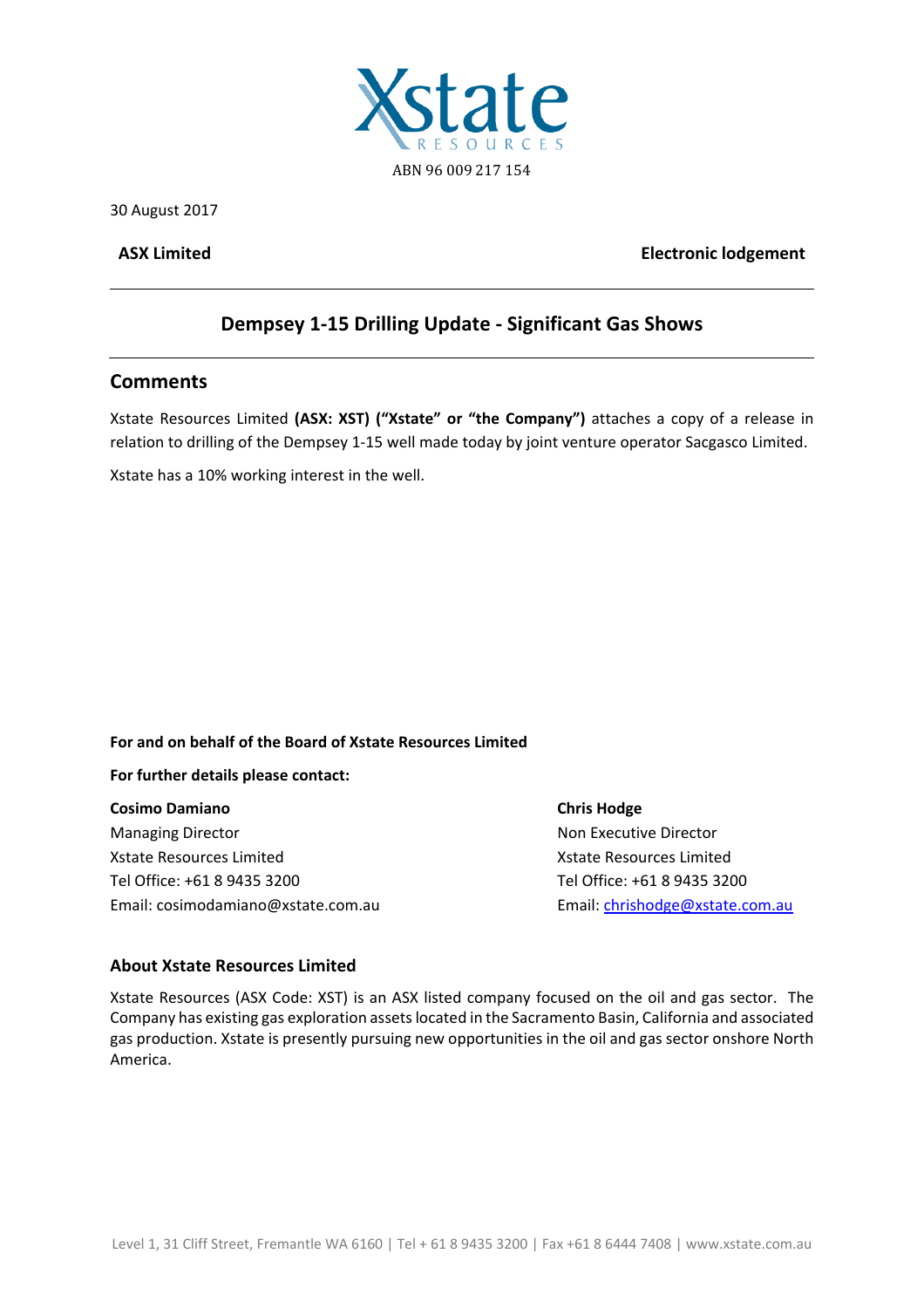

Unit 14, 210 Bagot Road, Subiaco, WA, 6008. T +61 8 9388 2654 E info@sacgasco.com

**Announcement to ASX 30 August 2017**

# **Significant Gas Shows in unexpected reservoir at Dempsey**

- **Additional zone of significant gas shows in unexpected sandstone reservoir**
- **Drilling ahead below 2,300 m (~7,670 feet) to evaluate multiple remaining conventional sandstone reservoir targets in next 900 m (~2,900 feet) of drilling**
- **Dempsey is testing the largest undrilled structure in northeastern Sacramento Basin**

**Sacramento Basin-focused natural gas developer and producer, Sacgasco Limited (ASX: SGC) ("Sacgasco" or "the Company")** advises that the Dempsey 1-15 well in the Sacramento Basin in California is drilling ahead in 8 1/2" vertical hole.

Since the last update mud logs have indicated new zones of significant gas shows in improved reservoirs. These reservoirs are interpreted to be equivalent to sandstones seen in outcrop in the coastal rages to the west, but were not considered to be likely to be present in the Dempsey well.

Shareholders and investors are advised that the significance of these shows will become more apparent when the next wireline logs are run to more fully evaluate the intersected gas shows and reservoirs. This is planned after reaching the proposed total drilling depth of approximately 3,200 metres.

The Dempsey 1-15 well is currently drilling ahead below 2,300 m (~7,670 feet) to the highly under-explored deeper targeted reservoirs in the approximately 900 m (~2,900 feet) of remaining section to be drilled.

Dempsey is drilling the largest undrilled mapped structural closure in the northeastern part of the prolific Sacramento Gas Basin and is interpreted to be optimally located to trap gas migrating out of gas generating areas located to the west and south.

Working Interests in the Dempsey Gas Project:

| Sacgasco Limited (ASX: SGC) (Operator)   | 50% |
|------------------------------------------|-----|
| Empyrean Energy PLC (LON: EME)           | 30% |
| Pancontinental Oil and Gas NL (ASX: PCL) | 10% |
| Xstate Resources Limited (ASX: XST)      | 10% |

Gary Jeffery, Managing Director of Sacgasco commented: